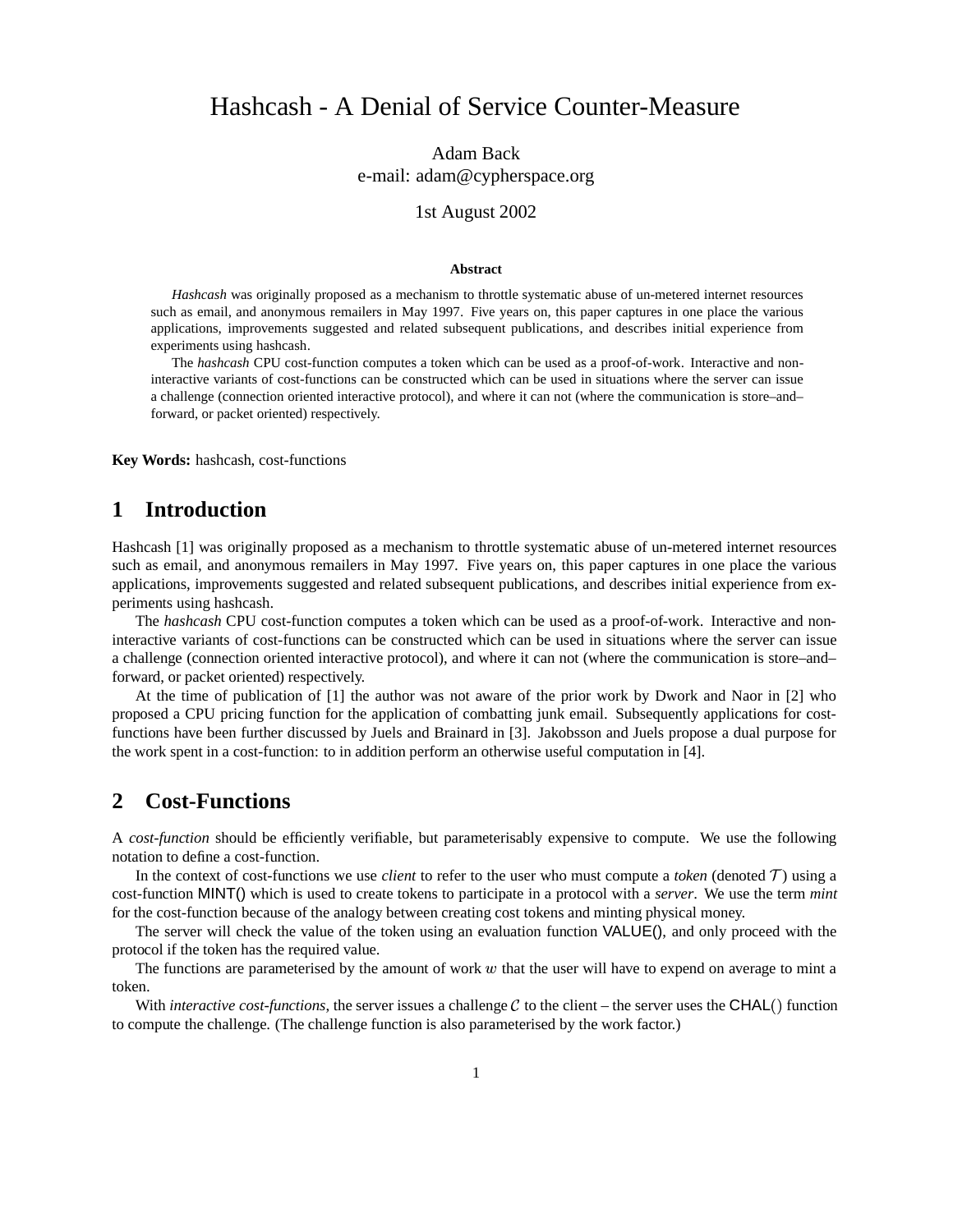| $\int C \leftarrow \text{CHAL}(s, w)$                             | server challenge function     |
|-------------------------------------------------------------------|-------------------------------|
| $\langle \mathcal{T} \leftarrow \text{MINT}(\mathcal{C}) \rangle$ | mint token based on challenge |
| $V \leftarrow \text{VALUE}(\mathcal{T})$                          | token evaluation function     |

With *non-interactive cost-functions* the client choses it's own challenge or random start value in the MINT() function, and there is no CHAL() function.

 $\begin{cases} \mathcal{T} \leftarrow \text{MINT}(s, w) & \text{mint token} \\ \mathcal{V} \leftarrow \text{VALUE}(\mathcal{T}) & \text{token evaluation function} \end{cases}$ 

Clearly a *non-interactive cost-function* can be used in an interactive setting, whereas the converse is not possible.

#### **2.1 Publicly Auditable, Probabilistic Cost**

- A *publicly auditable* cost-function can be *efficiently* verified by any third party without access to any trapdoor or secret information. (When we say *publicly auditable* we mean implicitly that the cost-function is *efficiently* publicly auditable compared to the cost of minting the token, rather than auditable in the weaker sense that the auditor could repeat the work done by the client.)
- A *fixed cost* cost-function takes a fixed amount of resources to compute. The fastest algorithm to mint a fixed cost token is a deterministic algorithm.
- A *probabilistic cost* cost-function is one where the cost to the client of minting a token has a predictable expected time, but a random actual time asthe client can most efficiently compute the cost-function by starting at a random start value. Sometimes the client will get lucky and start close to the solution.

There are two types of probabilistic cost *bounded probabilistic cost* and *unbounded probabilistic cost*.

- **–** An *unbounded probabilistic cost* cost-function, can in theory take forever to compute, though the probablity of taking significantly longer than expected decreases rapidly towards zero. (An example would be the cost-function of being required to throw a head with a fair coin; in theory the user could be unlucky and end up throwing many tails, but in practice the probability of not throwing a head for  $k$  throws tends towards 0 rapidly as  $\lim_{k\to\infty} (\frac{1}{2})^k = 0$ .)
- **–** With a *bounded probabilistic cost* cost-function there is a limit to how unlucky the client can be in it's search for the solution; for example where the client is expected to search some key space for a known solution; the size of the key space imposes an upper bound on the cost of finding the solution.

#### **2.2 Trapdoor-free**

A disadvantage of known solution cost-functions is that the challenger can cheaply create tokens of arbitrary value. This precludes public audit where the server may have a conflict of interests, for example in web hit metering, where the server may have an interest to inflate the number of hits on it's page where it is being paid per hit by an advertiser.

A *trapdoor-free* cost-function is one where the server has no advantage in minting tokens.

An example of a trapdoor-free cost-function is the Hashcash [1] cost-function. Juels and Brainard's client-puzzle cost-function is an example of a *known-solution* cost-function where the server has an advantage in minting tokens. Client-puzzles as specified in the paper are in addition not publicly auditable, though this is due to a storage optimization and not inherent to their design.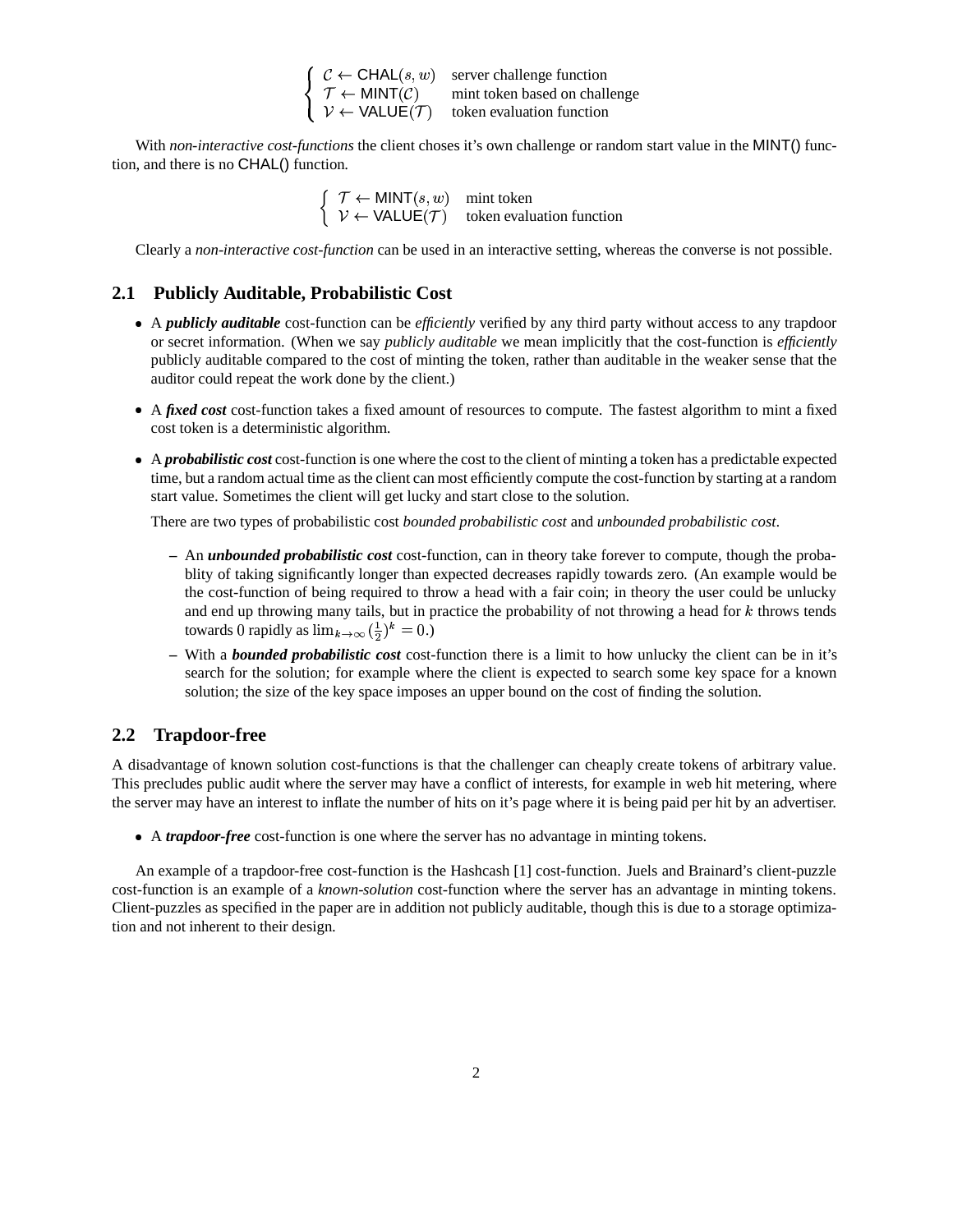### **3 The Hashcash cost-function**

Hashcash is a non-interactive, publicly auditable, trapdoor-free cost function with unbounded probabilistic cost.

First we introduce some notation: consider bitstring  $s = \{0, 1\}^*$ , we define  $[s]_i$  to means the bit at offset i, where  $[s]_1$  is the left-most bit, and  $[s]_{[s]}$  is the right-most bit.  $[s]_{i...j}$  means the bit-wise substring between and including bits i and  $j, [s]_{i...j} = [s]_i \parallel ... \parallel [s]_j$ . So  $s = [s]_{1...|s|}$ .

We define a binary infix comparison operator  $=^{\text{left}}_b$  where b is the length of the common left-substring from the two bit-strings.

$$
x \stackrel{\text{left}}{=} 0 \quad y \quad [x]_1 \neq [y]_1
$$
  

$$
x \stackrel{\text{left}}{=} \stackrel{y}{b} \quad y \quad \forall_{i=1...b} [x]_i = [y]_i
$$

Hashcash is computed relative to a service-name  $s$ , to prevent tokens minted for one server being used on another (servers only accept tokens minted using their own service-name). The service-name can be any bit-string which uniquely identifies the service (eg. host name, email address, etc).

The hashcash function is defined as (note this is an improved simplifed variant since initial publication see note in section 5:

\n
$$
\left\{\n\begin{array}{ll}\n\text{PUBLIC:} & \text{hash function } \mathcal{H}(\cdot) \text{ with output size } k \text{ bits} \\
\mathcal{T} \leftarrow \text{MINT}(s, w) & \text{find } x \in_R \{0, 1\}^\star \text{ st } \mathcal{H}(s||x) \stackrel{\text{left}}{=} w \text{ 0}^k \\
\text{return } (s, x) \\
\mathcal{V} \leftarrow \text{VALUE}(\mathcal{T}) & \mathcal{H}(s||x) \stackrel{\text{left}}{=} v \text{ 0}^k \\
\text{return } v\n\end{array}\n\right.
$$
\n

The hashcash cost-function is based on finding *partial hash collisions* on the all 0 bits k-bit string 0<sup>k</sup>. The fastest algorithm for computing partial collisions is brute force. There is no challenge as the client can safely choose his own random challenge, and so the hashcash cost-function is a *trapdoor-free* and *non-interactive* cost-function. In addition the Hashcash cost-function is *publicly auditable*, because anyone can efficiently verify any published tokens.<br>(In practice |x| should be chosen to be large enough to make the probability that clients reuse a pre (In practice  $|x|$  should be chosen to be large enough to make the probability that clients reuse a previously used start (In practice  $|x|$  should be chosen to be large enough to make the probabil value negligible;  $|x| = 128$  bits should be enough even for a busy server.)

The server needs to keep a double spending database of spent tokens, to detect and reject attempts to spend the same token again. To prevent the database growing indefinitely, the service string can include the time at which it was minted. This allows the server to discard entries from the spent database after they have expired. Some reasonable expiry period should be chosen to take account of clock inaccuracy, computation time, and transmission delays.

Hashcash was originally proposed as a counter-measure against email spam, and against systematic abuse of anonymous remailers. It is necessary to use *non-interactive cost-functions* for these scenarios as there is no channel for the server to send a challenge over. However one advantage of *interactive cost-functions* is that it is possible to prevent pre-computation attacks. For example, if there is a cost associated with sending each email this may be sufficient to limit the scale of email abuse perpetrated by spammers; however for a pure DoS-motivated attack a determined adversary may spend a year pre-computing tokens to all be valid on the same day, and on that day be able to temporarily overload the system.

It would be possible to reduce the scope for such pre-computation attacks by using a slowly changing *beacon* (unpredictable broadcast authenticated value changing over time) such as say this weeks winning lottery numbers. In this event the current beacon value is included in the start string, limiting pre-computation attacks to being conducted within the time period between beacon value changes.

### **4 Interactive Hashcash**

With the interactive form of hashcash, for use in interactive settings such as TCP, TLS, SSH, IPSEC etc connection establishment a challenge is chosen by the server. The aim of interactive hashcash is to defend server resources from premature depletion, and provide graceful degradation of service with fair allocation across users in the face of a DoS attack where one user attempts to deny service to the other users by consuming as many server resources as he can. In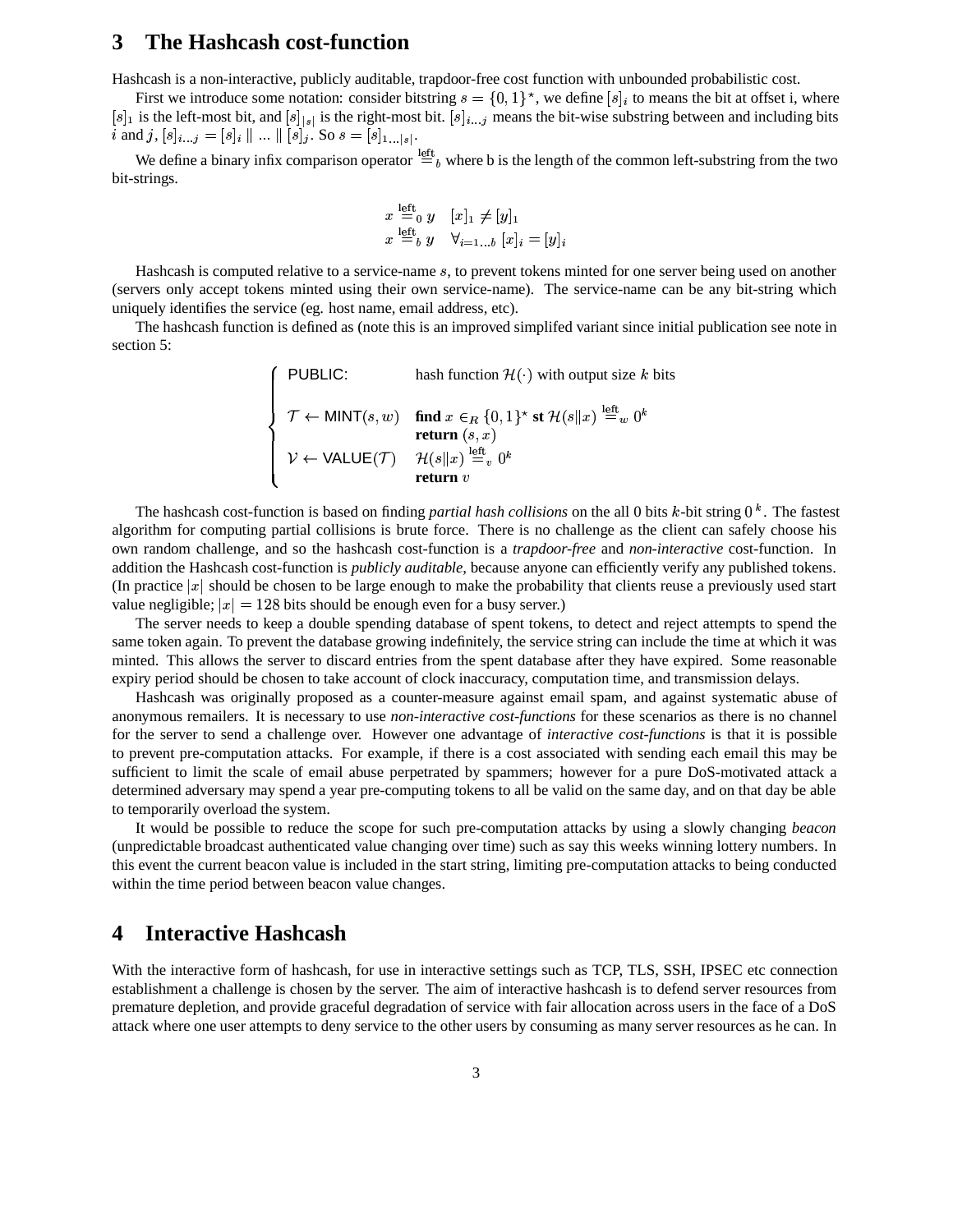the case of security protocols such as TLS, SSH and IPSEC with computationally expensive connection establishment phases involving public key crypto the server resource being defended is the servers available CPU time.

The interactive hashcash cost-function is defined as follows:<br>  $\int C \leftarrow \text{CHAL}(s, w)$  choose  $c \in_R \{0, 1\}^k$ 

**William Committee Street Service** 

$$
\begin{cases}\n\mathcal{C} \leftarrow \text{CHAL}(s, w) & \text{choose } c \in_R \{0, 1\}^k \\
\text{return } (s, w, c) \\
\mathcal{T} \leftarrow \text{MINT}(C) & \text{find } x \in_R \{0, 1\}^{\star} \text{ st } \mathcal{H}(s||c||x) \stackrel{\text{left}}{=} w \text{ } 0^k \\
\text{return } (s, x) \\
\mathcal{V} \leftarrow \text{VALUE}(T) & \mathcal{H}(s||c||x) \stackrel{\text{left}}{=} v \text{ } 0^k \\
\text{return } v\n\end{cases}
$$

#### **4.1 Dynamic throttling**

With interactive hashcash it becomes possible to dynamically adjust the work factor required for the client based on server CPU load. The approach also admits the possibility that interactive hashcash challenge-response would only be used during periods of high load. This makes it possible to phase-in DoS resistent protocols without breaking backwards compatibility with old client software. Under periods of high load non-hashcash aware clients would be unable to connect, or would be placed in a limited connection poolsubject to older less effective DoS counter-measures such as random connection dropping.

#### **4.2 hashcash-cookies**

With connection-slot depletion attacks such as the syn-flood attack, and straight-forward TCP connection-slot depletion the server resource that is being consumed is space available to the TCP stack to store per-connection state.

In this scenario it may be desirable to avoid keeping per connection state, until the client has computed a token with the interactive hashcash cost-function. This defense is similar to the syn-cookie defense to the syn-flood attack, but here we propose to additionally impose a CPU cost on the connecting machine to reserve a TCP connection-slot.

To avoid storing the challenge in the connection state (which itself consumes space) the server may choose to compute a keyed MAC of the information it would otherwise store and sent it to the client as part of the challenge so it can verify the authenticity of the challenge and token when the client returns them. (This general technique – of sending a record you would otherwise store together with a MAC to the entity the information is about – is referred to as a *symmetric key certificate*.) This approach is analogous to the technique used in syn-cookies, and Juels and Brainard proposed a related approach but at the application protocol level in their client-puzzles paper.

For example with MAC function  $M$  keyed by server key  $K$  the challenge MAC could be computed as:

$$
\left\{\begin{array}{ll}\n\text{PUBLIC:} & \text{MAC function } \mathcal{M}(\cdot, \cdot) \\
\mathcal{C} \leftarrow \text{CHAL}(w) & \text{choose } c \in_R \{0, 1\}^k \\
& \text{compute } m \leftarrow \mathcal{M}(K, t||s||p||w||c) \\
& \text{return } (t, s, p, w, c, m)\n\end{array}\right.
$$

The client must send the MAC  $m$ , and the challenge c and challenge parameters p with the response token so that the server can verify the challenge and the response. The server should also include in the MAC the connection parameters, at minimum enough to identify the connection-slot and some time measurement or increasing counter  $t$ so that old challenge responses can not be collected and re-used after the connection-slots are free. The challenge and MAC would be sent in the TCP SYN-ACK response message, and the client would include the interactive hashcash token (challenge-response) in the TCP ACK message. As with syn-cookies, the server would not need to keep any state per connection prior to receiving the TCP ACK.

For backwards compatibility with syn-cookie aware TCP stacks, a hashcash-cookie aware TCP stack would only turn on hashcash-cookies when it detected that it was subject to a TCP connection-depletion attack. Similar arguments as given by Dan Bernstein in [5] can be used to show that backwards compatibility is retained, namely under syn-flood attacks Bernstein's arguments show how to provide backwards compatibility with non syn-cookie aware implementations; similarly under connection-depletion attack hashcash-cookies are only turned on at a point where service would anyway otherwise be unavailable to a non-hashcash-cookie aware TCP stack.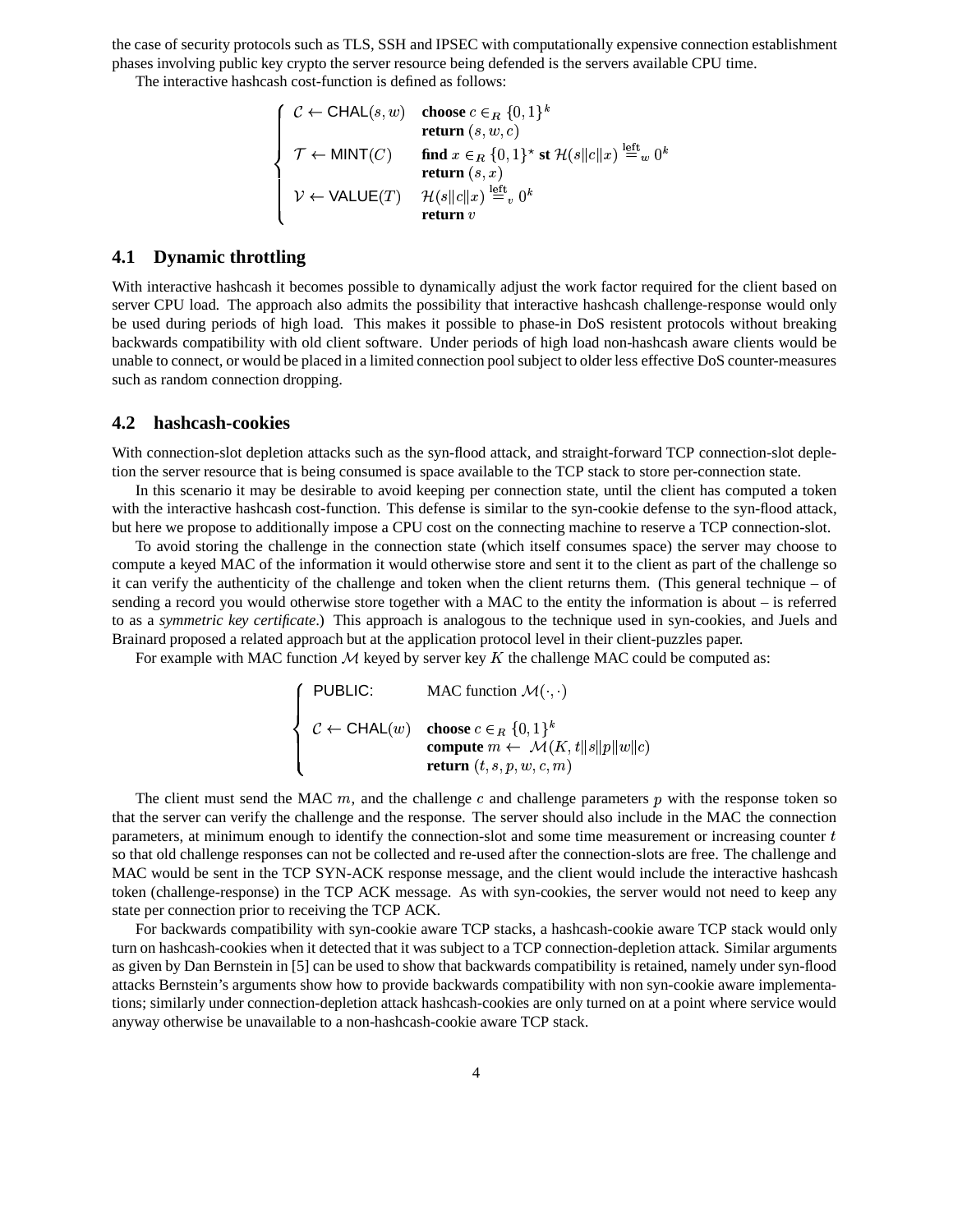As the flood increases in severity the hashcash-cookie algorithm would increase the collision size required to be in the TCP ACK message. The hashcash-cookie aware client can still connect (albeit increasinly slowly) with a more fair chance against the DoS attacker presuming the DoSer has limited CPU resources. The DoS attacker will effectively be pitting his CPU against all the other (hashcash-cookie aware) clients also trying to connect. Without the hashcashcookie defense the DoSer can flood the server with connection establishments and can more easily tie up all it's slots by completing n connections per idle connection time-out where n is the size of the connection table, or pinging the connections once per idle connection time-out to convince the server they are alive.

Connections will be handed out to users collectively in rough proportion to their CPU resources, and so fairness is CPU resource based (presuming each user is trying to open as many connections as he can) so the result will be biased in favor of clients with fast processors as they can compute more interactive-hashcash challenge-response tokens per second.

### **5 Hashcash improvements**

In the initially published hashcash scheme, the target string to find a hash collision on was chosen *fairly* by using the hash of the service-name (and respectively the service-name and challenge in the interactive setting). A subsequent improvement suggested independently by Hal Finney [6] and Thomas Boschloo [7] for hashcash is to find a collision against a fixed output string. Their observation is that a fixed collision target is also fair, simpler and reduces verification cost by a factor of 2. A fixed target string which is convenient to compare trial collisions against is the k-bit string  $0^k$  where k is the hash output size.

### **6 Low Variance**

Ideally cost-function tokensshould take a predictable amount of computing resourcesto compute. Juels and Brainard's client-puzzle construction provides a *probabilistic bounded-cost* by issuing challenges with *known-solutions*, however while this limits the theoretical worst case running time, it makes limited practical difference to the variance and typical experienced running time. The technique of using known solutions is also not applicable to the non-interactive setting. It is an open question as to whether there exist probabilistic bounded-cost, or fixed-cost non-interactive cost-functions with the same order of magnitude of verification cost as hashcash.

The other more significant incremental improvement due to Juels and Brainard is the suggestion to use multiple sub-puzzles with the same expected cost, but *lower variance* in cost. This technique should be applicable to both the non-interactive and interactive variants of hashcash.

#### **6.1 Non-Parallelizability and Distributed DoS**

Roger Dingledine, Michael Freedman and David Molnar put forward the argument that non-parallelizable costfunctions are less vulnerable to Distributed DoS (DDoS) in chapter 16 of [8]. Their argument is that non-parallelizable cost-functions frustrate DDoS because the attacker is then unable sub-divide and farm out the work of computing an individual token.

The author described a fixed-cost cost-function in [9] using Rivest, Shamir and Wagner's time-lock puzzle [10] which also happens to be non-parallelizable. The time-lock puzzle cost-function can be used in either an interactive or non-interactive setting as it is safe for the user to chose their own challenge. The applicability of Rivest et al's time-lock puzzle as a cost-function was also subsequently observed by Dingledine et al in [8].

For completeness we present the time-lock puzzle based fixed-cost and non-parallelizable cost-function from [9] here: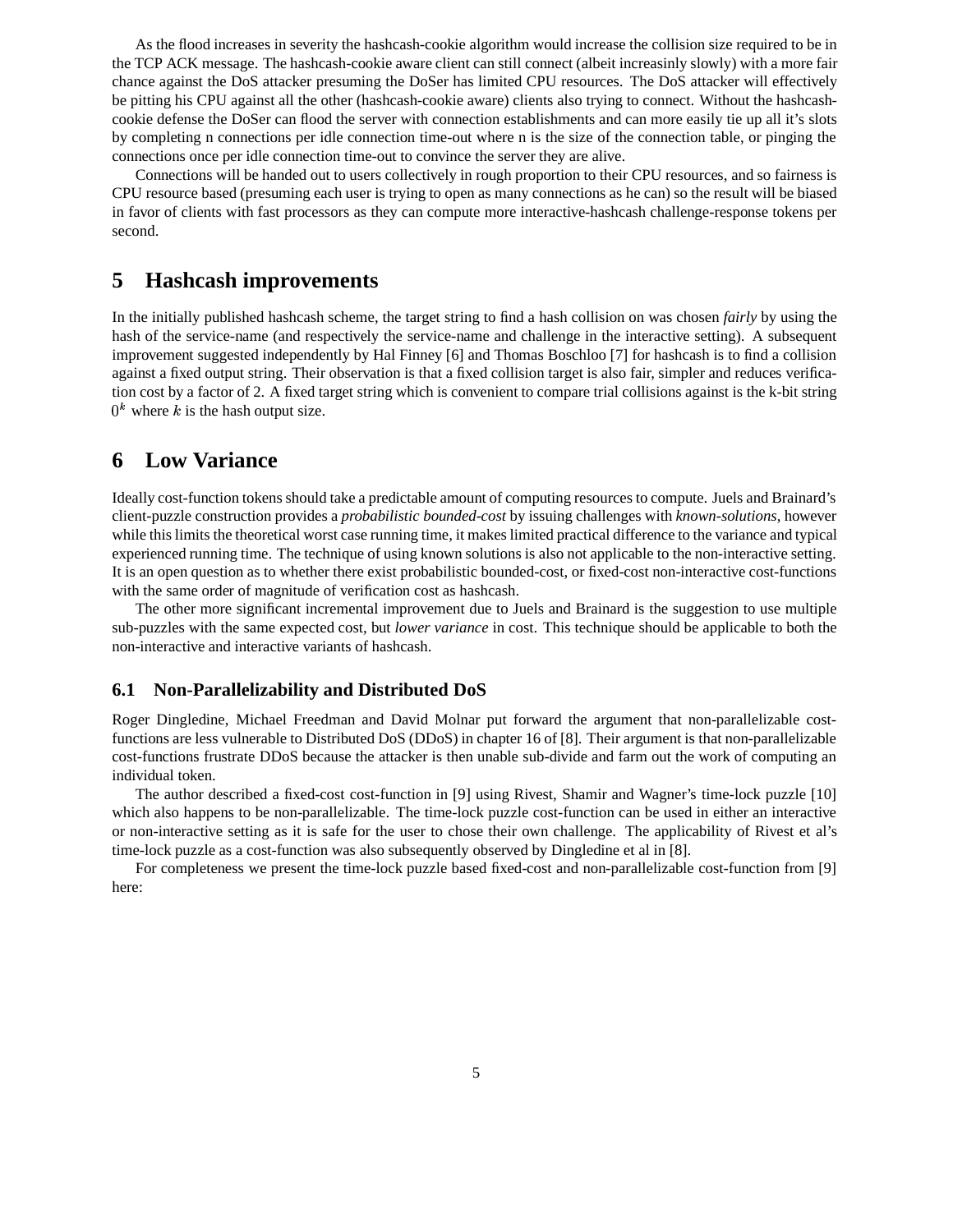| PUBLIC:                                     | \n $n = pq$ \n                              |
|---------------------------------------------|---------------------------------------------|
| PRIVATE:                                    | primes $p$ and $q, \phi(n) = (p-1)(q-1)$ \n |
| $C \leftarrow$ CHAL(s, w)                   | choose $c \in_R [0, n)$ \n                  |
| $T \leftarrow$ MINT( $C$ )                  | compute $x \leftarrow \mathcal{H}(s  c)$ \n |
| compute $y \leftarrow x^{x^w}$ (mod $n$ )\n |                                             |
| $V \leftarrow$ VALUE( $T$ )                 | compute $x \leftarrow \mathcal{H}(s  c)$ \n |
| compute $x \leftarrow \mathcal{H}(s  c)$    |                                             |
| compute $x \leftarrow \mathcal{H}(s  c)$    |                                             |
| compute $z \leftarrow x^w \mod \phi(n)$     |                                             |
| if $x^z = y \pmod{n}$ return $w$            |                                             |
| else return $0$                             |                                             |

The client does not know  $\phi(n)$ , and so the most efficient method for the client to calculate MINT() is repeated exponentiation, which requires w exponentiations. The challenger knows  $\phi(n)$  which allows a more efficient computation by reducing the exponent  $mod\phi(n)$ , so the challenger can execute VALUE() with 2 modular exponentiations. The challenger as a side-effect has a trapdoor in computing the cost-function as he can compute MINT() efficiently using the same algorithm.

We argue however that the added DDoS protection provided by non-parallelizable cost-functions is marginal: unless the server restricts the number of challenges it hands out to a recognizably unique client the DDoS attacker can farm out multiple challenges as easily as farm out a sub-divided single challenge, and consume resources on the server at the same rate as before. Further it is not that hard for a single client to masquerade as multiple clients to a server.

Consider also: the DDoS attacker has generally due to the nature of his method of commandeering nodes an equal number of network connected nodes at his disposal as processors. He can therefore in any case have each attack node directly participate in the normal protocol indistinguisably from any legitimate user. This attack strategy is also otherwise optimal anyway as the attack nodes will present a varied set of source addresses which will foil attempts at per-connection fairness throttling strategies and router based DDoS counter-measures based on volume of traffic across IP address ranges. Therefore for the natural attack node marshalling patterns non-parallelizable cost-functions offer limited added resistance.

As well as the arguments against the practical efficacy and value of non-parallelizable cost-functions, to date non-parallelizable cost functions have had orders of magnitude slower verification functions than non-parallelizable cost-functions. Thisis because the non-parallelizable cost-functionsso far discussed in the literature are related to trapdoor public key cryptography constructs which are inherently less efficient. It is an open question as to whether there exist non-parallelizable cost-functions based on symmetric-key (or public-key) constructs with verification functions of the same order of magnitude as those of symmetric-crypto based cost-functions.

While for the application of time-lock puzzles to cost-functions, a reduced public key size could be used to speed up the verification function, this approach introduces risk that the modulus will be factored with the result that the attacker gains a big advantage in minting tokens. (Note: factoring is itself a largely parallelizable computation.)

To combat this the server should change the public parameters periodically. However in the particular case of the public parameters used by time-lock puzzles (which are the same as the RSA modulus used in RSA encryption), this operation is itself moderately expensive, so this operation would not be performed too frequently. It would probably not be wise to deploy software based on key sizes below 768 bits for this aplication, in addition it would help to change keys periodically, say every hour or so. (RSA modulii of 512 bits have recently been factored by a closed group as discussed in [11] and more recently have been demonstrated by Nicko van Someren et al to be factorizable using standard equipment in an office as reported in [12]; DDoS attackers are known be able to muster significant resources, probably easily exceeding those used in this demonstration.)

The time-lock puzzle cost-function also is necessarily trap-door as the server needs a private verification-key to allow it to efficiently verify tokens. The existance of a verification-key presents the added risk of key compromise allowing the attacker to by-pass the cost-function protection. (The interactive hashcash cost-function by comparison is trap-door-free, so there is no key which would allow an attacker a short-cut in computing tokens). In fact if the verification-key were compromised, it could be replaced, but this need adds complexity and administrative overhead as this event needs to be detected and manual intervention or some automated detection triggering key-replacement implemented.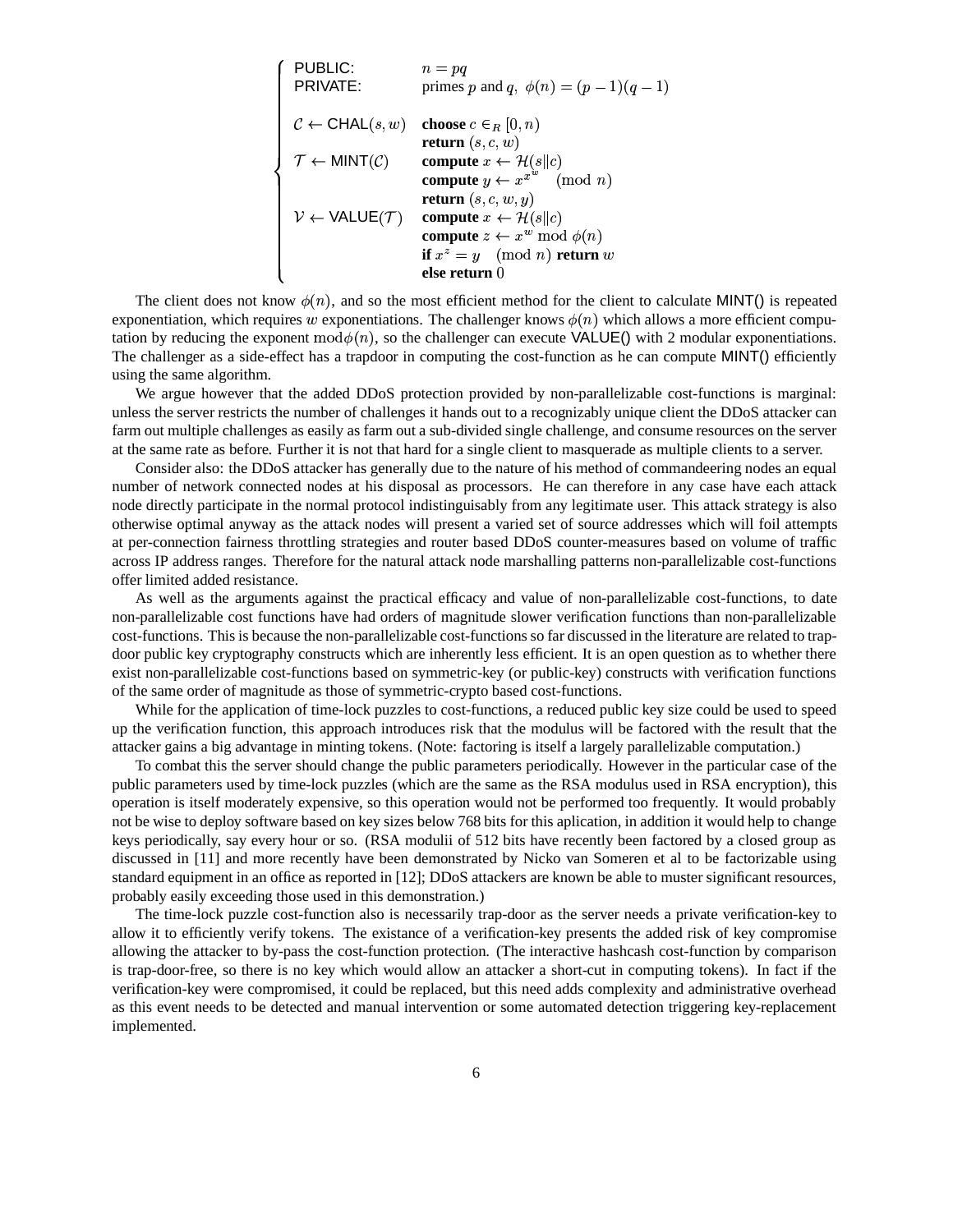The time-lock puzzle cost-function also will tend to have larger messages as there is a need to communicate planned and emergency re-keyed public parameters. For some applications, for example the syn-cookie and hashcashcookie protocols, space is at a premium due to backwards compatibility and packet size constraints imposed by the network infrastructure.

So in summary we argue that non-parallelizable cost-functions are of questionable practical value in protecting against DDoS attacks, have more expensive verification functions, incur the risk of verification key compromise and attendant key management complexities, have larger messages, and are significantly more complex to implement. We therefore recommend instead the simpler hashcash protocol (or if the public-auditability and non-interactive options are not required Juels and Brainard's client-puzzles are roughly equivalent).

## **7 Applications**

Apart from the initially proposed applications for hashcash of throttling DoS against remailer networks and detering email spam, since publication the following applications have been discussed, explored and in some cases implemented and deployed:

- hashcash-cookies, a potential extension of the syn-cookie as discussed in section 4.2 for allowing more graceful service degradation in the face of connection-depletion attacks.
- interactive-hashcash as discussed in section 4 for DoS throttling and graceful service degradation under CPU overload attacks on security protocols with computationally expensive connection establishment phases. No deployment but the analogous client-puzzle system was implemented with TLS in [13]
- hashcash throttling of DoS publication floods in anonymous publication systems such as Freenet [14], Publius [15], Tangler [16],
- hashcash throttling of service requests in the cryptographic Self-certifying File System [17]
- hashcash throttling of USENET flooding via mail2news networks [18]
- hashcash as a minting mechanism for Wei Dai's b-money electronic cash proposal, an electronic cash scheme without a banking interface [19]

### **8 Cost-function classification scheme**

We list here a classification of characteristics of cost-functions. We use the following notation to denote the properties of a cost-function:

 $\{e = \{1, \frac{1}{2}, 0\}, |\sigma = \{0, \frac{1}{2}, 1\}|, |\{i, \overline{i}\}|, |\{a, \overline{a}\}|, |\{t, t\}|, |\{p, \overline{p}\}| \}$ 

Where  $e$  is the efficiency: value  $e = 1$  means *efficiently-verifiable* – verifiable with cost comparable to or lower than the cost of verifying symmetric key constructs such as hashcash which consume just a single compression round of an iterative compression function based hash function such as SHA1 or MD5. Value  $e = \frac{1}{2}$  means *practically-verifiable* we mean less efficiently than *efficienty-verifiable*, but still efficient enough to be practical for some applications, for example the author considers the time-lock puzzle based cost-function with it's two modular exponentiations to fall into this category. Value  $e = 0$  means *verifiable but impractical*, that the cost-function is verifiable but the verification function is impractically slow such that the existance of the cost-function serves only as a proof of concept to be improved upon for practical use.

And  $\sigma$  is a characterization of the standard-deviation, value  $\sigma = 0$  means *fixed-cost*,  $\sigma = \frac{1}{2}$  means *bounded probabilistic cost* and  $\sigma = 1$  means *unbounded probabilistic cost*. Note by *bounded probabilistic-cost* we mean usefully bounded – a bound in the work factor in excess of a work-factor that an otherwise functionally similar unbounded cost-function would only reach with negligible probability would not be useful.

And  $i$  denotes that the cost-function is *interactive*, and  $\bar{i}$  that the cost-function is *non-interactive*.

And a denotes that the cost-function is *publicly auditable*,  $\bar{a}$  denotes that the cost-function is not *publicly auditable*, which means in practice that it is only verifiable by the service using a private key material. Note by *public-auditability*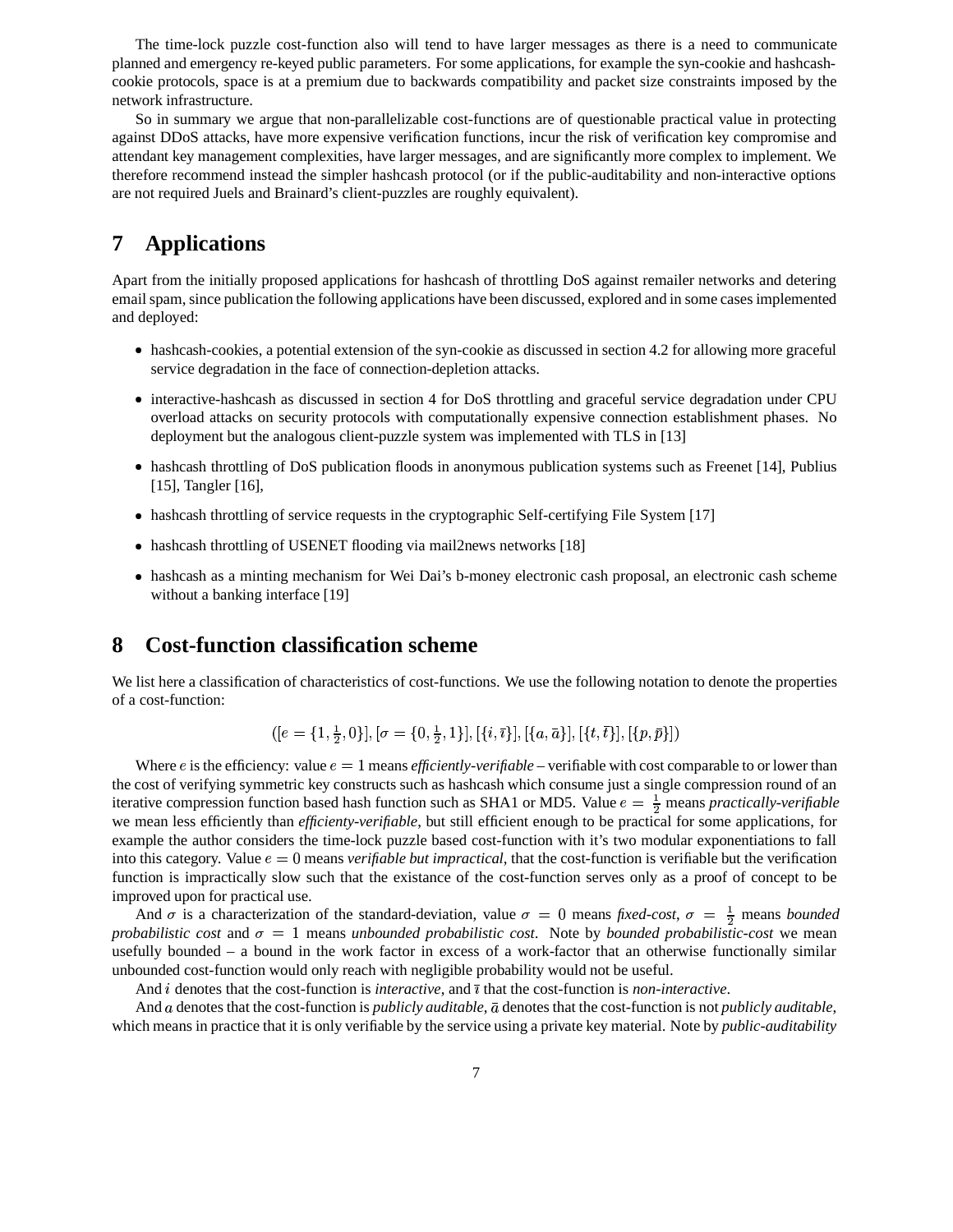we mean *efficiently* publicly-auditable, and would not consider repeating the work of the token minter as adequate efficiency to classify.

And t denotes that the server has a *trapdoor* in computing the cost-function, conversely  $\bar{t}$  denotes that server has no trapdoor in computing the cost-function.

And  $p$  denotes that the cost-function is parallelizable,  $\bar{p}$  deontes that the cost-function is *non-parallelizable*.

|                 | trapdoor-free                                            | trapdoor                                                           |
|-----------------|----------------------------------------------------------|--------------------------------------------------------------------|
| interactive     | hashcash                                                 | client-puzzles                                                     |
|                 | $(e=1,\sigma=1,i,a,\bar{t},p)$                           | $(e = 1, \sigma = \frac{1}{2}, i, a, t, p)$                        |
|                 |                                                          | time-lock                                                          |
|                 |                                                          | $(e = \frac{1}{2}, \sigma = 0, i, \bar{a}, t, \bar{p})$            |
| non-interactive | hashcash                                                 |                                                                    |
|                 | $(e=1,\sigma=1,\overline{\imath},a,\overline{\imath},p)$ |                                                                    |
|                 |                                                          | time-lock                                                          |
|                 |                                                          | $(e = \frac{1}{2}, \sigma = 0, \bar{\imath}, \bar{a}, t, \bar{p})$ |

#### **8.1 Open Problems**

- existance of *efficiently-verifiable non-interactive fixed-cost* cost-functions  $(e = 1, \sigma = 0, \bar{\imath})$  (and the related weaker problem: existance of same with *probabilistic bounded-cost*  $(e = 1, \sigma = \frac{1}{2}, \overline{i})$
- existance of *efficiently-verifiable non-interactive non-parallelizable* cost-functions  $(e = 1, \bar{\imath}, \bar{p})$  (and the related weaker problem: existance of same in interactive setting  $(e = 1, i, \bar{p})$
- existance of *publicly-auditable non-interactive fixed-cost* cost-functions ( $\sigma = 0, \bar{\imath}, a$ ) (and the related weaker problem: existance of same with *bounded probabilistic-cost*  $(\sigma = \frac{1}{2}, \bar{\imath}, a)$ )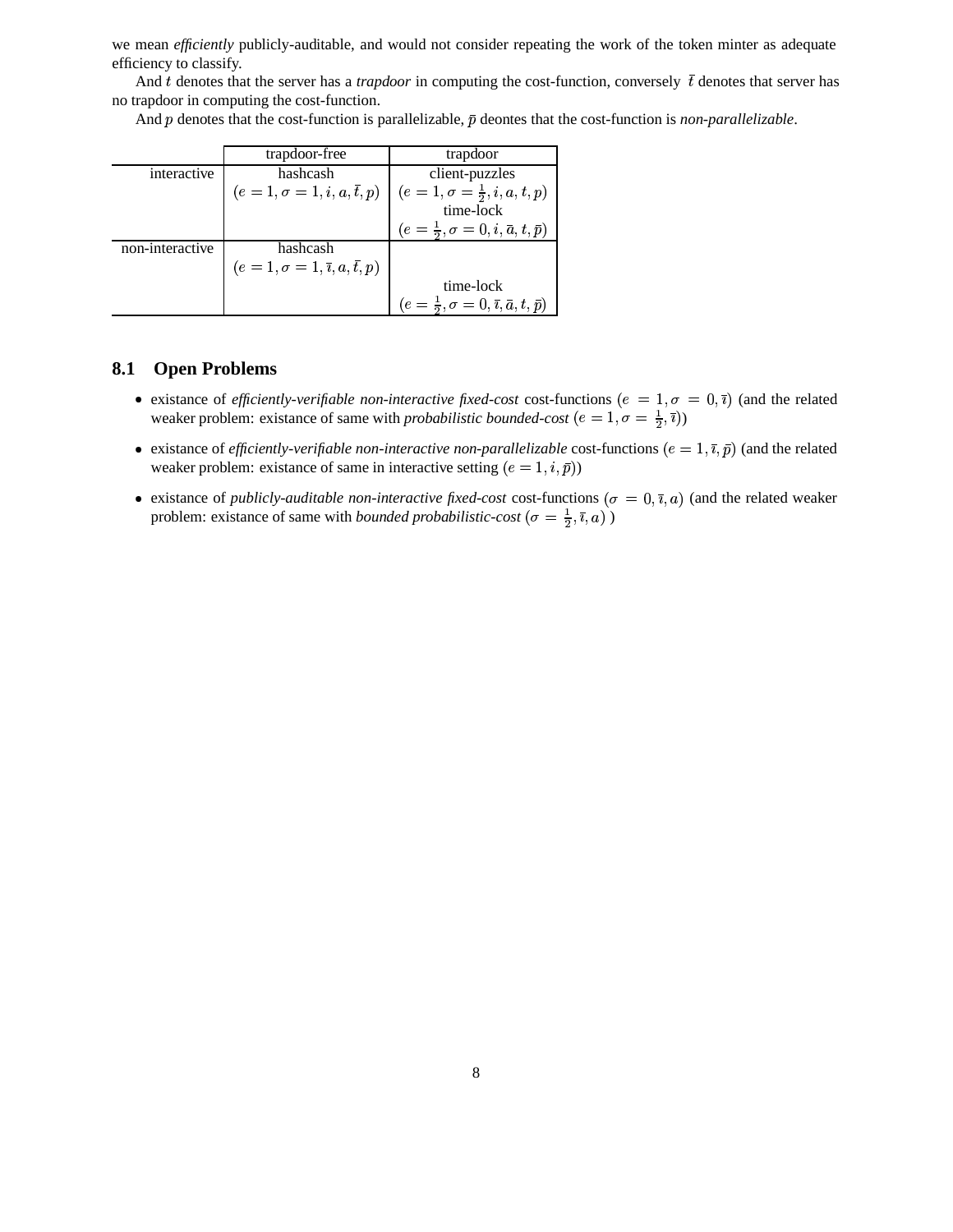### **References**

- [1] Adam Back. Hashcash, May 1997. Published at http://www.cypherspace.org/hashcash/.
- [2] Cynthia Dwork and Moni Naor. Pricing via processing or combatting junk mail. In *Proceedings of Crypto*, 1992. Also available as http://www.wisdom.weizmann.ac.il:81/Dienst/UI/2.0/Describe/ ncstrl.weizmann\_il/CS95-20.
- [3] Ari Juels and John Brainard. Client puzzles: A cryptographic countermeasure against connection depletion attacks. In *Network and Distributed System Security Symposium*, 1999. Also available as http://www. rsasecurity.com/rsalabs/staff/bios/ajuels/publications/client-puzzles/.
- [4] Markus Jakobsson and Ari Juels. Proofs of work and bread pudding protocols. In *Proceedings of the IFIP TC6 and TC11 Joint Working Conference on Communications and Multimedia Security (CMS '99), Leuven, Belgium*, September 1999. Also available as http://citeseer.nj.nec.com/238810.html.
- [5] Dan Bernstein. Syn cookies. Published at http://cr.yp.to/syncookies.html.
- [6] Hal Finney. Personal communication, Mar 2002.
- [7] Thomas Boschloo. Personal communication, Mar 2002.
- [8] Andy Oram, editor. *Peer-to-Peer: Harnessing the Power of Disruptive Technologies*. O'Reilly and Associates, 2001. Chapter 16 also available as http://freehaven.net/doc/oreilly/ accountability-ch16.html.
- [9] Adam Back. Hashcash amortizable publicly auditable cost functions. Early draft of paper, 2000.
- [10] Ronald L Rivest, Adi Shamir, and David A Wagner. Time-lock puzzles and timed-release crypto. Technical Report MIT/LCS/TR-684, 1996. Also available as http://theory.lcs.mit.edu/˜rivest/ publications.html.
- [11] Herman te Riele. Security of e-commerce threatened by 512-bit number factorization. Published at http: //www.cwi.nl/˜kik/persb-UK.html, Aug 1999.
- [12] Dennis Fisher. Experts debate risks to crypto, Mar 2002. Also available as http://www.eweek.com/ article/0,3658,s=720&a=24663,00.asp.
- [13] Drew Dean and Adam Stubblefield. Using cleint puzzles to protect tls. In *Proceedings of the 10th USENIX Security Symposium*, Aug 2001. Also available as http://www.cs.rice.edu/˜astubble/papers. html.
- [14] Ian Clarke, Oskar Sandberg, Brandon Wiley, and Theodore Hong. Freenet: A distributed anonymous information storage and retrieval system. In Hannes Federrath, editor, *Proceedings of the International Workshop on Design Issues in Anonymity and Unobservability*. Springer, 2001. Also available as http://freenetproject. org/cgi-bin/twiki/view/Main/Papers.
- [15] Marc Waldman, Aviel D Rubin, and Lorrie Faith Cranor. Publius: A robust, tamper-evident, censorshipresistant web publishing system. In *Proceedings of the 9th USENIX Security Symposium*, Aug 2000. Also available as http://www.usenix.org/publications/library/proceedings/sec2000/ waldman/waldman\_html/v2.html.
- [16] Marc Waldman and David Mazieres. Tangler: A censorship resistant publishing system based on document entanglement. In *Proceedings of the 8th ACM Conference on Computer and Communication Security*, Nov 2001. Also available as http://www.cs.nyu.edu/˜waldman/.
- [17] David Mazieres. *Self-certifying File System*. PhD thesis, Massachusetts Institute of Technology, May 2000. Also available as http://scs.cs.nyu.edu/˜dm/.